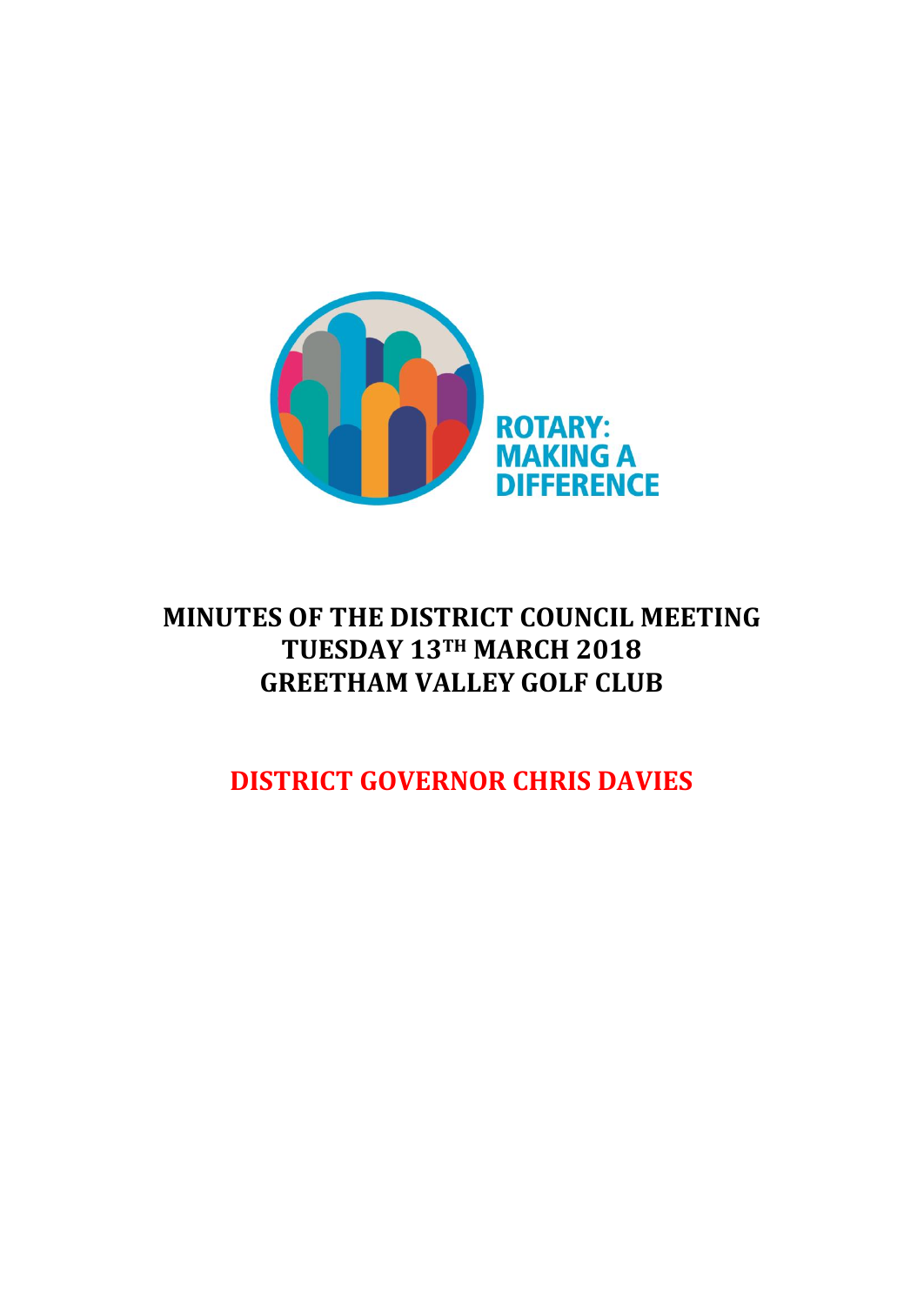## **Rotary International District 1070 Council Meeting – Tuesday 13 March 2018**

District Governor (DG) Chris Davies chaired the meeting, which was held at Greetham Valley Gold Club commencing at 7.30p.m.

There were 126 Rotarians present from 63 Clubs:

# **C 17/18.16 Apologies and Welcome**

DG Chris welcomed all those present to her final District Council and asked those Rotarians attending a District Council meeting for the first time to stand and be recognized. Apologies were received from: PDGs Simon Kalson, Richard Hyde, Len Taylor, Richards Long, Barry Hasdell, Margaret Morley. AG Peter Berry, Rtns Terry watts, Mary Taylor, Malcolm Lyons, Eoin Martin, Derrick Wingrave, Colin Taverner, Geoff Richardson, Bob McKinlay, Mike Kingdon and the RCs of Corby, Blaby and Rutland.

## **C17/18.17 Act of Remembrance**

All those present stood in remembrance of those Rotarians who had passed to higher service since the previous Council Meeting and DG Chris read out the names: James Epton (Bailgate Lincoln), Tarak Ghosh (Huntingdoin), Bob Sanders (Kettering), Barrie Clarke (Northampton), Jack Clay (Oadby), Ejlar Johanson (Stamford Burghley), Howard Bartlett (Wigston). Honorary Members: Robert Asquith (Melton Mowbray Belvoir) and David Reeves (Rushden).

## **C17/18.18 Minutes of the Last District Council Meeting Held on 7 November 2017.**

There were no questions or comments. A motion to approve the minutes was carried unanimously. The Minutes were then signed by the DG.

| Proposed: | <b>PDG Chris Chew (South Holland)</b> |
|-----------|---------------------------------------|
| Seconded: | <b>Rtn Irvin Metcalf (Grantham)</b>   |

## **C17/18.19 Matters Arising**

There were no Matters Arising not on the agenda.

## **C17/18.20 District Governors Report**

In addition to her report which had already been circulated, the DG raised the following:

The DG emphasised the motions to be debated and voted on at the forthcoming RIBI Business Meeting at the RIBI Conference. She encouraged all Clubs to register to vote on-line in support of the motion if that was their wish. A similar motion had been voted down by those attending on the floor last year when there were few on-line voters.

The RIBI President has no role in RI and the RI does not support the concept of a presidential role. No Presidents have been approved by RI since that of the RIBI President in 1926.

The motion put forward and supported by General Council proposes that by 2020 the role of the RIBI President will be abolished and the RI appointed Director will have an enhanced role. The aim is to deliver cost savings and allow for a management structure fit for the 21st century.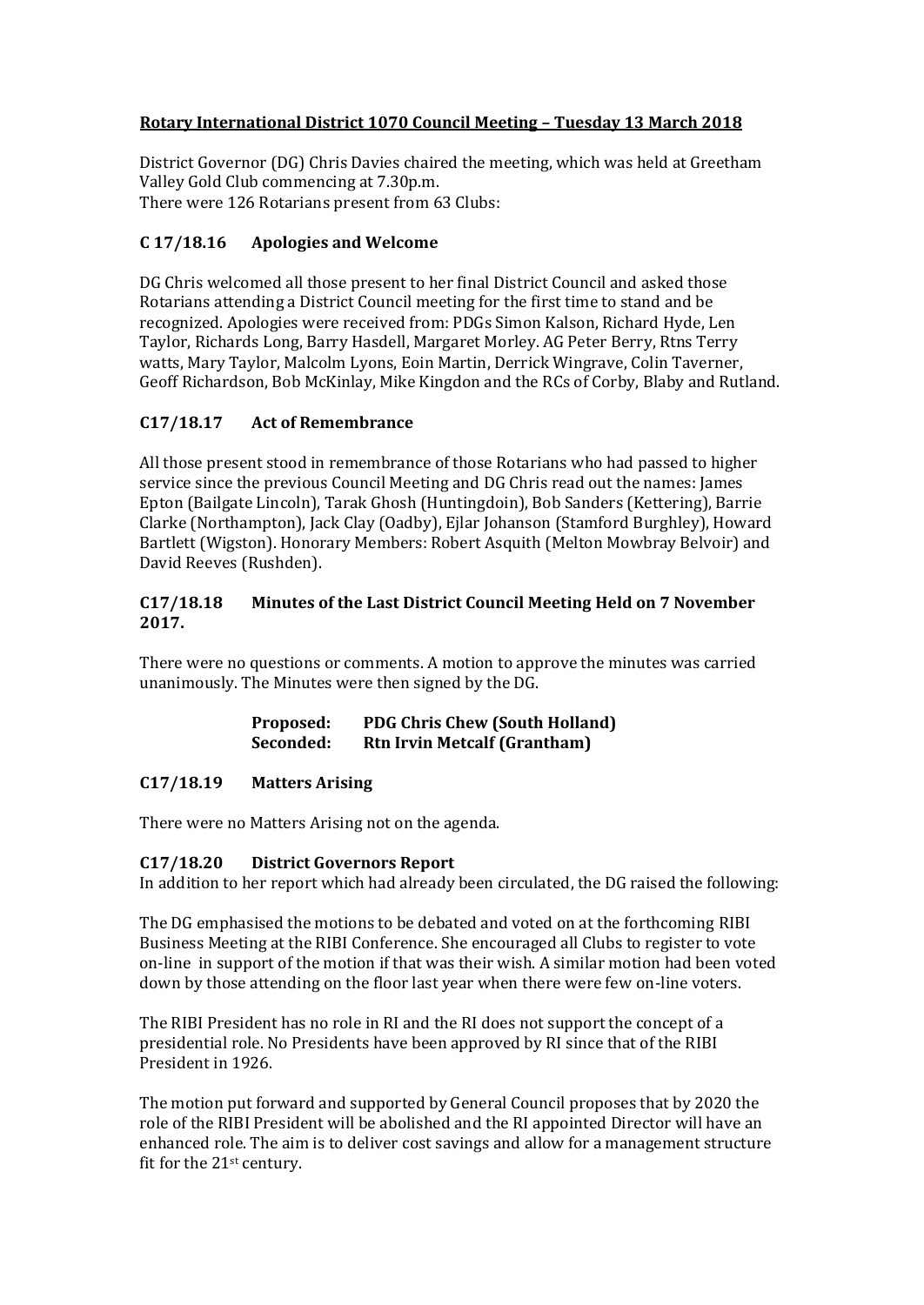A second motion Proposes that **ALL** future Committees will be retitled Teams. The leaders of these teams will sit on the Executive. This structure will make them more accountable. The Learning and Development Team have already changed and have delivered real cost savings while at the same time delivering training which is much more focused.

When opened to the floor, the following questions were raised:

- 1. (Lutterworth) Could a copy of the proposed resolutions be circulated to Clubs. In response the DG and District Secretary emphasised that this had already been done via Club Secretaries.
- 2. John Hockin(Woodhall Spa) Wished to support General Council although they would like the motion to go further in bringing change. They emphasised the fact that it is important to VOTE.
- 3. Ken McKellar(Stamford Burghley) This was one of many clubs that had problems registering their vote. It was acknowledged that there had been problems last year but it is hoped that these have now been resolved.
- 4. A representative of Lincoln Colonia questioned if a postal vote could be organized given the problems of last year. It was pointed out that this was not possible but it was hoped that the issues from last year had been resolved.
- 5. David Burr(Grantham) noted that the search engine that had been used last year did not support voting and that he hoped that this issue had now been resolved.

# **C17/18.21 DGE Report**

The Report from DGE Tim had already been circulated. There were no questions. He did add, however, that because the PETS had been cancelled because of weather, several smaller events would be organized to catch up.

# **DGN Report**

DGN Rodney Spokes (Leicester) noted that there would be a meeting of those who are attending the RI Convention in Toronto, on the same day as the Foundation Lunch.

# **C17/18.22 District Secretary**

The District Secretary noted that more information would be forthcoming from RIBI concerning General Data Protection Regulation. Data Protection will be considered at District Assembly.

Following the last District Executive meeting, the Executive was seeking approval to continue to hold future meetings at Greetham Golf Club. With 2 votes against, District Council **APPROVED** the request.

# **C17/18.23 District Treasurers (DT) Report**

In his last District Council as Treasurer, presented his budget the details of which had already been circulated to clubs. There were no questions. The proposed Budget was carried unanimously.

## **C17/18.24 Assistant Governors" Reports**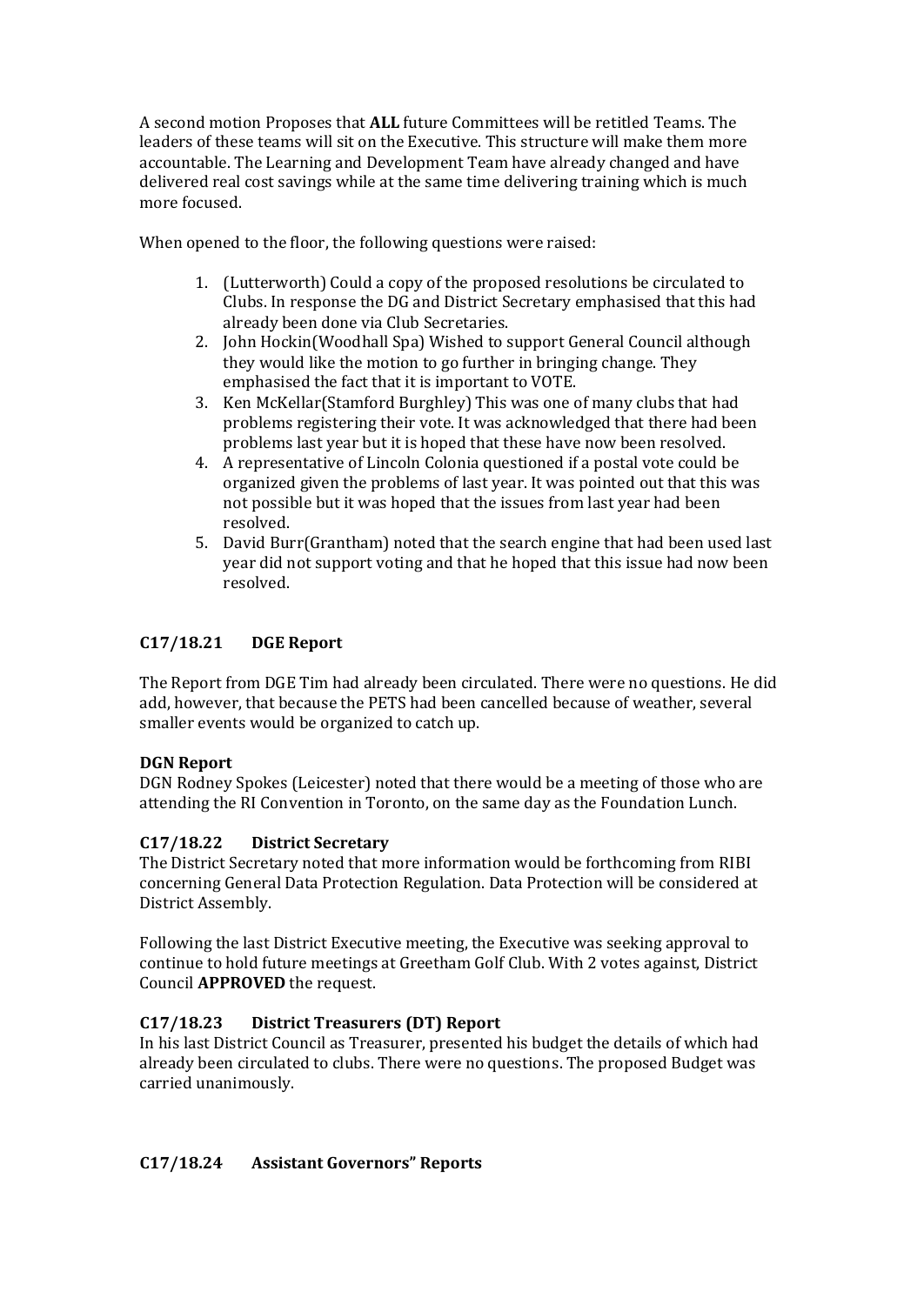Written reports had been circulated for each Area and the following additional comments were made:

| Area 1.                                                                                                                                                                                           | Nil to add. No questions                                                                                              |
|---------------------------------------------------------------------------------------------------------------------------------------------------------------------------------------------------|-----------------------------------------------------------------------------------------------------------------------|
| Area 2.                                                                                                                                                                                           | Nil to add. No questions                                                                                              |
| Area 3.<br>The AG noted that Peterborough Werrington will continue<br>meeting until the end of this Rotary Year. The clubs of Rutland and Uppingham<br>are continuing to cooperate on membership. |                                                                                                                       |
| Area 4.                                                                                                                                                                                           | Nil to add. No questions                                                                                              |
| Area 5.                                                                                                                                                                                           | Nil to add. No questions                                                                                              |
| Area 6.                                                                                                                                                                                           | Nil to add. No questions                                                                                              |
| Area 7.                                                                                                                                                                                           | Nil to add. No questions                                                                                              |
| Area 8.                                                                                                                                                                                           | Nil to add. No questions                                                                                              |
| Area 9.                                                                                                                                                                                           | AG David was pleased to say that the first steps have been taken<br>towards forming a new Satellite Club in Hinckley. |

# **C17/18.25 Foundation**

The Foundation Team report had already been circulated to all clubs. The Chair noted that there are still vacancies for the Foundation Lunch. Council voted to accept the DDF proposals

## **C17/18.26 Project Teams' Reports.**

## **Youth Service.**

There were some points to add to the report already circulated:

- 1. A Young Chef has won through to the National Final
- 2. Rtn Ngaire Hall (Shepshed) is involved with an Interact Project to collect aluminium cans to raise funds for the provision of helicopter pads at hospitals.
- 3. Rtn Colin Derrick (Leicester) is retiring from his role overseeing Young Technology.
- 4. PDG Ken Billington (Grantham Kesteven) reported that to date there were 30 candidates for RYLA this year. He emphasised that 45 are required to make the event wholly viable.

Rotaract. Rtn Jim Davies(Market Harborough) reported that Northampton University Rotaract would shortly be chartering.

## **Community**.

Rtn Bill Watson (Shepshed Charnwood) noted that there was nothing to add to his report; he did, however, emphasise that with a clash of events (Foundation Lunch, Disability Games and now with a Convention Meeting also clashing) there does need to be much better communication between Teams.